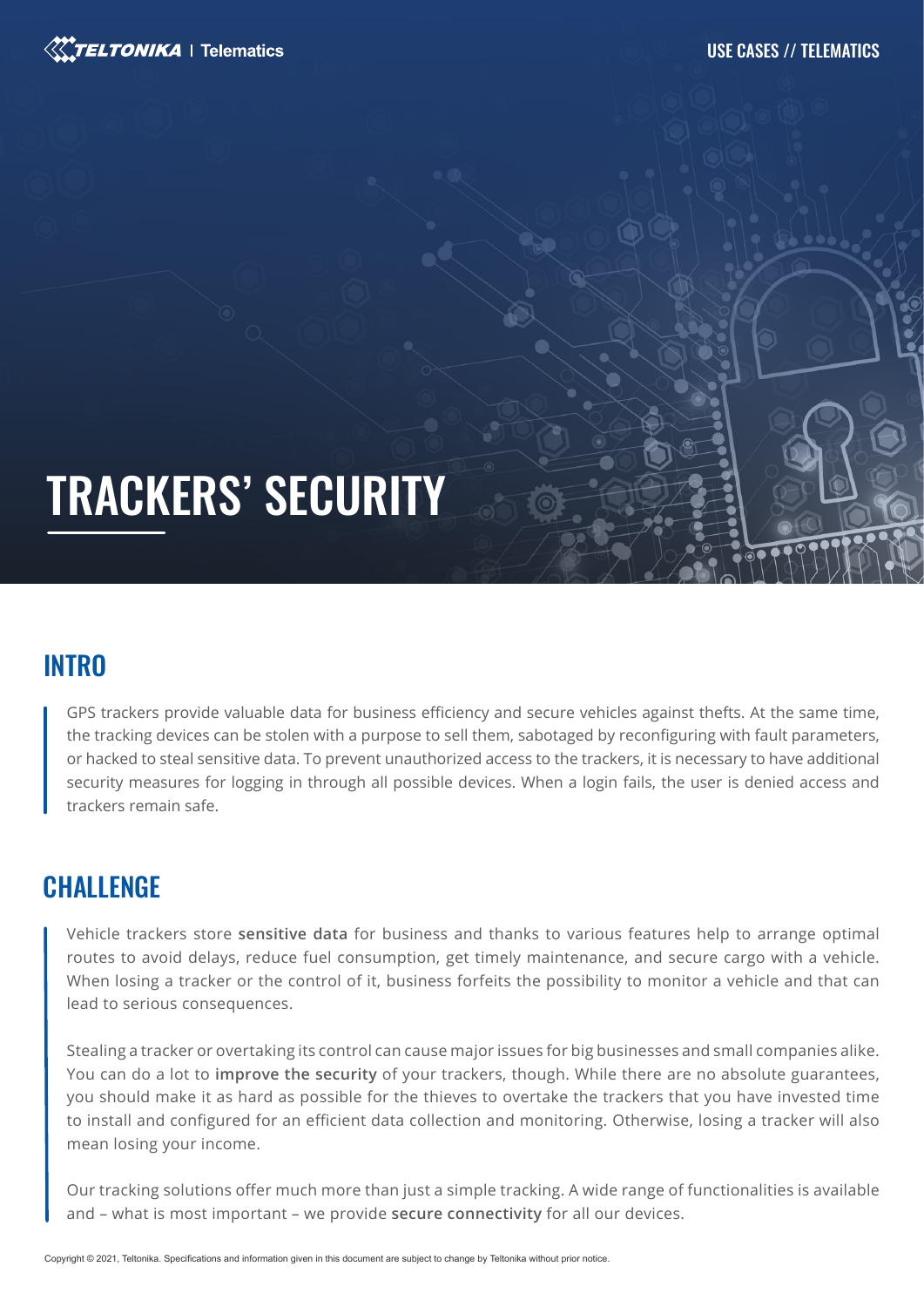



### **SOLUTION**

Setting up a password, pin, or keyword before using the tracker is a must. Installing a tracker out of the box without reconfiguring it for security purposes is one of the most common mistakes that integrators make. However, it is easy to correct this by creating **strong passwords** (at least 8 characters: a mix of uppercase and lowercase letters, numbers, and minimum one special character). Failing to make these changes makes it simple for the thieves to gain access to the trackers since they might know or find out the original settings.

With Teltonika options for secure connections, it becomes hard to steal or sabotage the trackers. All Teltonika tracking devices support the safety measures listed below, including [FMB130,](https://teltonika-gps.com/product/fmb130/) which is a perfect choice for miscellaneous use scenarios.

#### CONFIGURATOR KEYWORD

Access to the configurator should be limited only to those who need to use it. For company employees to configure trackers via computer, a keyword is required if connecting via USB. In case of accessing tracker configuration via Bluetooth connection, a pin is used to pair with the device in addition to a keyword.

| <b>Keyword</b> |  |  |
|----------------|--|--|
|                |  |  |

Copyright © 2021, Teltonika. Specifications and information given in this document are subject to change by Teltonika without prior notice.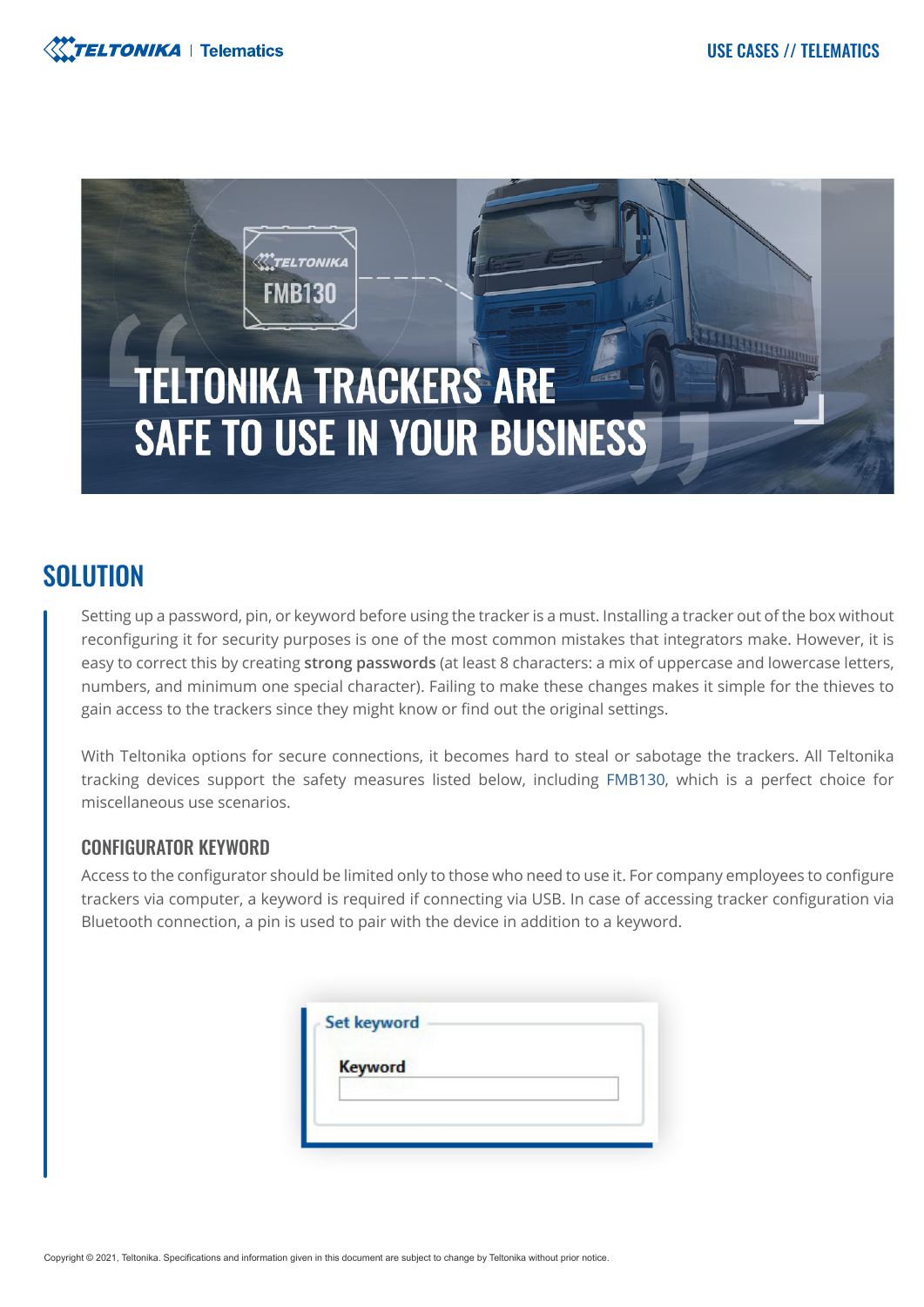

#### SMS SECURITY

You can use SMS login and SMS password to access Teltonika trackers. Besides, it is also possible to configure devices via SMS commands.

For an additional security via SMS, you can add telephone numbers to the authorized number list in the Teltonika configurator. The trackers will ignore all commands coming from the numbers that are not listed in the configurator, thus, nobody else will be able to configure the devices or sabotage them.

| <b>SMS Data Sending</b> |               |             | <b>Authorized Numbers</b>              |  |
|-------------------------|---------------|-------------|----------------------------------------|--|
| Allow SMS Data Sending  |               |             |                                        |  |
| <b>Disable</b>          | <b>Enable</b> |             | 2                                      |  |
| Data Send Number        |               |             | 3                                      |  |
|                         |               |             | 4                                      |  |
| <b>SMS Commands</b>     |               |             | 5                                      |  |
| Login                   |               |             | 6                                      |  |
| Password                |               |             | $\overline{\phantom{a}}$<br>Import CSV |  |
|                         |               | $\check{ }$ |                                        |  |

#### FMBT APP

By using Teltonika FMBT application on smartphones and filling up a pin for pairing with a tracker or adding your device to configurator authorized devices MAC list, you can see every detail about your device, including primary information, GNSS, GSM, I/O elements status, OBD, and LV-CAN200/ALL-CAN300 live data. To set up tracker via Bluetooth connection, you need to insert keyword and the application will allow you to change your server IP address, port, and APN data on the device.

|                   | Enter keyword       |
|-------------------|---------------------|
|                   |                     |
|                   |                     |
|                   | KeyWord             |
|                   |                     |
| Import CSV        |                     |
| <b>Export CSV</b> | <b>CANCEL</b><br>OK |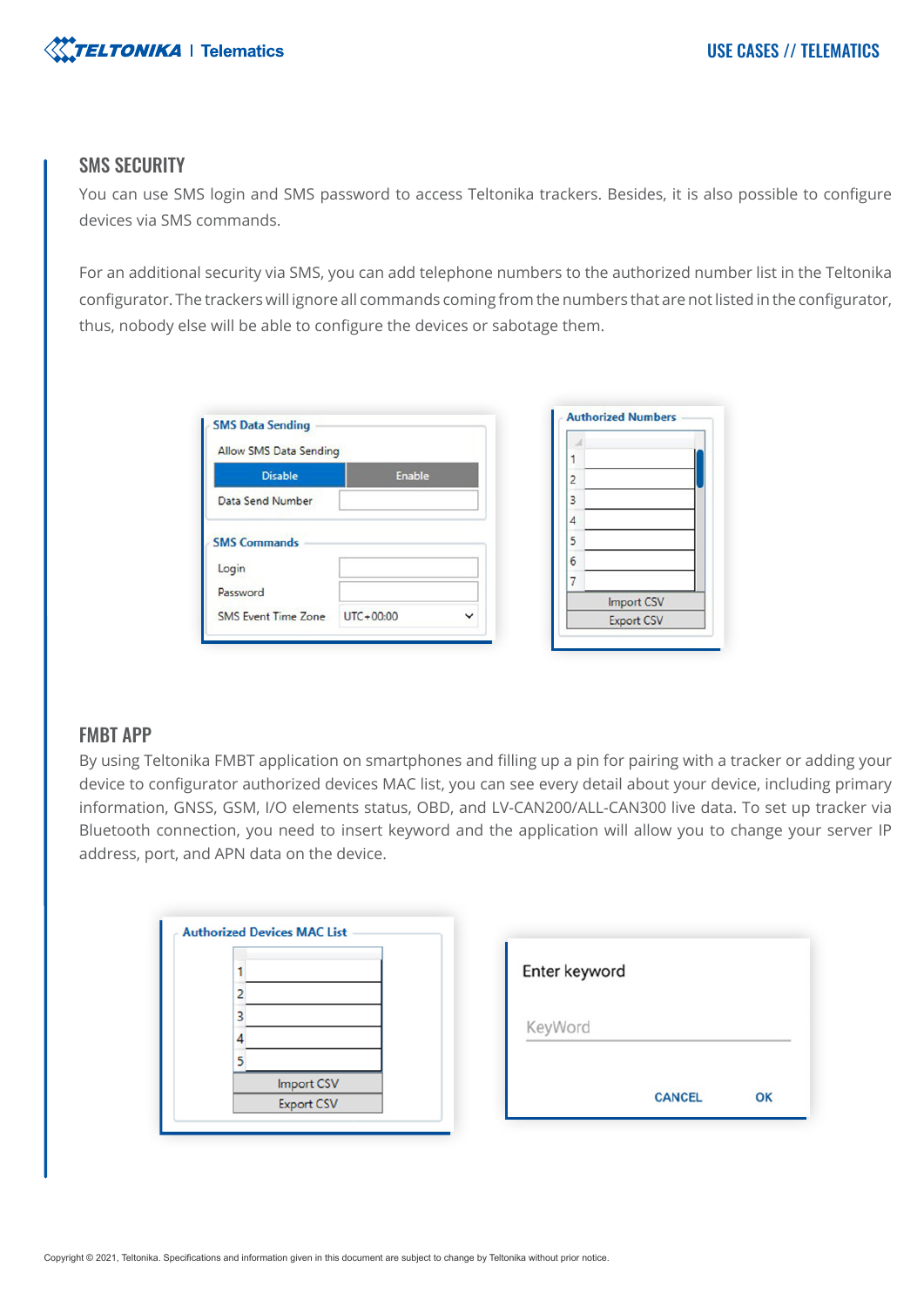

#### FOTA WEB

With FOTA WEB, you will have an easy access to your fleet anywhere in the world. To upgrade firmware or make configuration changes, you just need to fill up a login and password in your browser that uses HTTPS protocol – it means all communication between your browser and the website are encrypted! For safety reasons, be sure not to disclose your login data to unauthorized personnel.

| <b>WTELTONIKA</b>   FOTA WEB |
|------------------------------|
| Email                        |
| Password                     |
| <b>LOG IN</b>                |
| <b>Forgot Password?</b>      |

#### BLE STANDARD AES-128

Starting from the firmware base version **03.27.07**, we have successfully implemented the [Advanced Encryption](https://en.wikipedia.org/wiki/Advanced_Encryption_Standard)  [Standard](https://en.wikipedia.org/wiki/Advanced_Encryption_Standard) AES-128 to ensure the most secure transfer of [Bluetooth Low Energy](https://en.wikipedia.org/wiki/Bluetooth_Low_Energy) (aka BLE) data between [Teltonika](https://teltonika-gps.com/products/vehicle-tracking/)  [GPS trackers](https://teltonika-gps.com/products/vehicle-tracking/) and dedicated mobile apps. If an AES Key is present in HEX format, the outgoing data will be ciphered by the configured key, and incoming data will be deciphered.

Please note, this is one of the most robust and sophisticated serial encryption schemes today. You can learn more about the technical aspects of this featur[e here](https://wiki.teltonika-gps.com/view/BLE_AES128).

| <b>BLE Serial Encryption</b> |  |
|------------------------------|--|
| AES Key                      |  |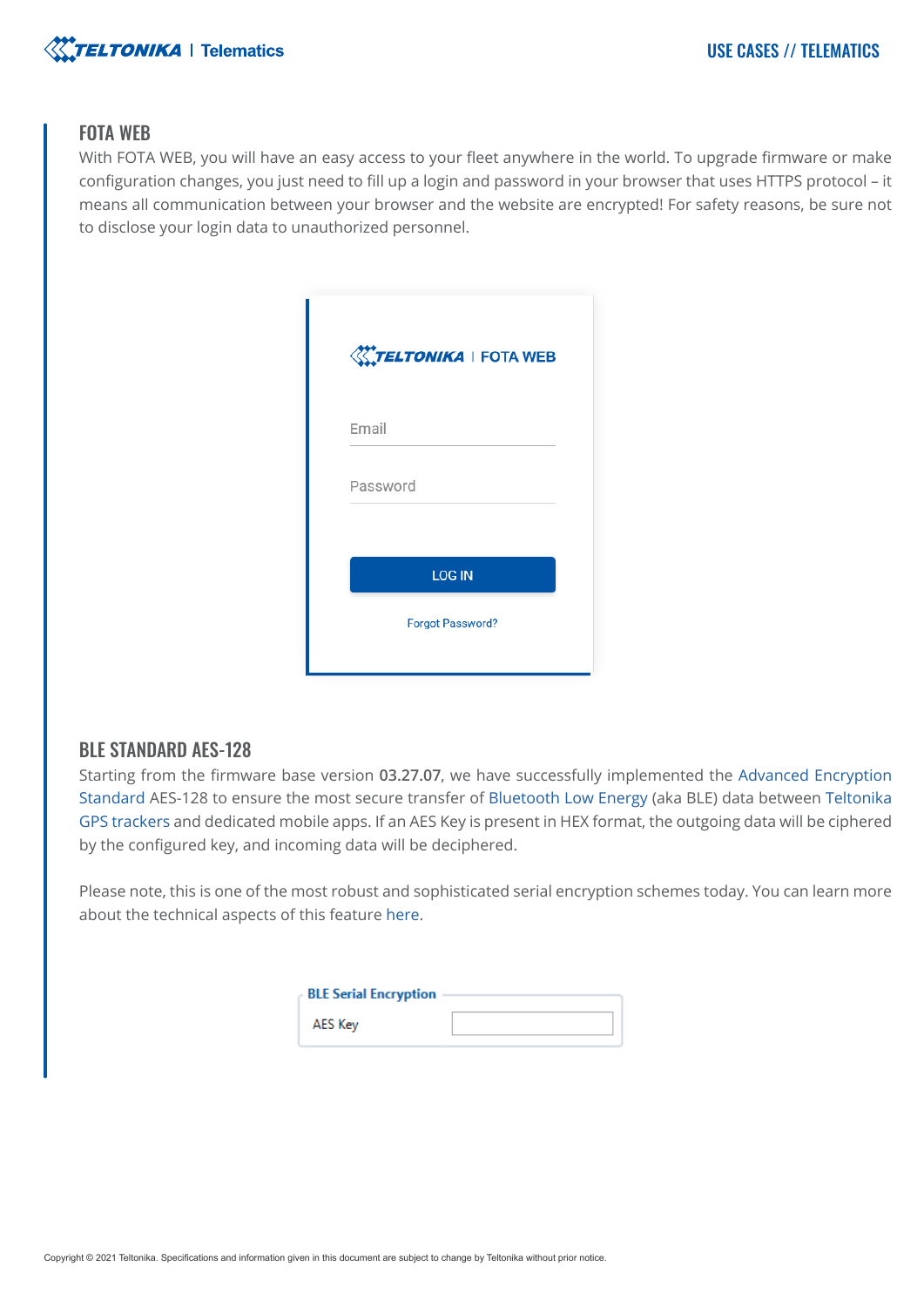

#### SECURE CONNECTION TO SERVER (TLS)

Going further, as of **03.27.07** base firmware version[, Transport Layer Security](https://en.wikipedia.org/wiki/Transport_Layer_Security) TLS functionality has been updated and implemented for Teltonika GPS device series FMB0YX, FMB9X0, FMB1YX, FMU1YX, FMM1YX, FMC1YX, FMB2YX, and the model FMT100. The layer is a cryptographic protocol that provides end-to-end security of data sent between server and vehicle GPS tracker. You can learn more about the technical aspects of the TLS update [here.](https://wiki.teltonika-gps.com/view/Template:FMM_GPRS_settings#TLS.2FDTLS)

| <b>Status</b>                 | <b>GPRS Settings</b>           | <b>Second Server Settings</b>                      |
|-------------------------------|--------------------------------|----------------------------------------------------|
| <b>Security</b>               | <b>GPRS Context</b>            | Backup Server Mode                                 |
| System                        | <b>Disable</b><br>Enable       | Backup<br><b>Disable</b>                           |
| <b>GPRS</b>                   | <b>APN</b>                     | <b>Duplicate</b><br><b>EGTS</b>                    |
| <b>Data Acquisition</b>       | <b>APN Username</b>            | <b>Backup Server Domain</b>                        |
| <b>SMS \ Call Settings</b>    | <b>APN Password</b>            | <b>Backup Server Port</b>                          |
| <b>GSM Operators</b>          | Normal(PAP)<br>Secured(CHAP)   | <b>Backup Server Protocol</b>                      |
| <b>Features</b>               |                                | <b>TCP</b><br><b>UDP</b>                           |
| <b>Accelerometer Features</b> | <b>Auto APN search</b>         | <b>Encryption</b>                                  |
| <b>Auto Geofence</b>          | Auto APN search                | <b>TLS/DTLS</b><br><b>None</b>                     |
| <b>Manual Geofence</b>        | <b>Disable</b><br>Enable       |                                                    |
| Trip \ Odometer               |                                | <b>Records Settings</b>                            |
| <b>Bluetooth</b>              | <b>Transfer APN file</b>       | Open Link Timeout (s)                              |
| <b>Bluetooth 4.0</b>          | APN File Upload / Download     | Response Timeout (s)                               |
| <b>Beacon List</b>            | 凹<br><b>Upload</b>             | Network Ping Timeout (s)                           |
| 1-Wire                        |                                | Sort By                                            |
| I/O                           | <b>Server Settings</b>         | <b>Newest</b><br>Oldest                            |
| OBD II                        | Domain                         | <b>ACK Type</b>                                    |
| <b>CAN Adapter</b>            | $0^{\bullet}$<br>Port          | <b>AVL</b><br><b>TCP/IP</b>                        |
|                               | Protocol                       | <b>FOTA WEB Settings</b>                           |
|                               | <b>TCP</b><br><b>UDP</b>       |                                                    |
|                               | Encryption                     | <b>Status</b>                                      |
|                               | <b>TLS/DTLS</b><br><b>None</b> | <b>Disable</b><br><b>Enable</b><br>fm.teltonika.lt |
|                               | $\sum$                         | Domain<br>50                                       |
|                               |                                | Port<br>Period (min)                               |
|                               |                                |                                                    |

#### VPN

There are safety concerns about personal smartphones and mobile devices connecting to trackers. Private phones are more vulnerable to hacker attacks than servers connected to a company network. Many companies offer inexpensive mobile software that encrypts data traffic or monitors phones for suspicious activity. While the threats have been minimal and more of an annoyance so far, they are something to keep an eye on. For a secure connection, you can use a SIM card with VPN connection support. VPN allows you to create a safe connection to another network over the Internet and secure your browsing activity.